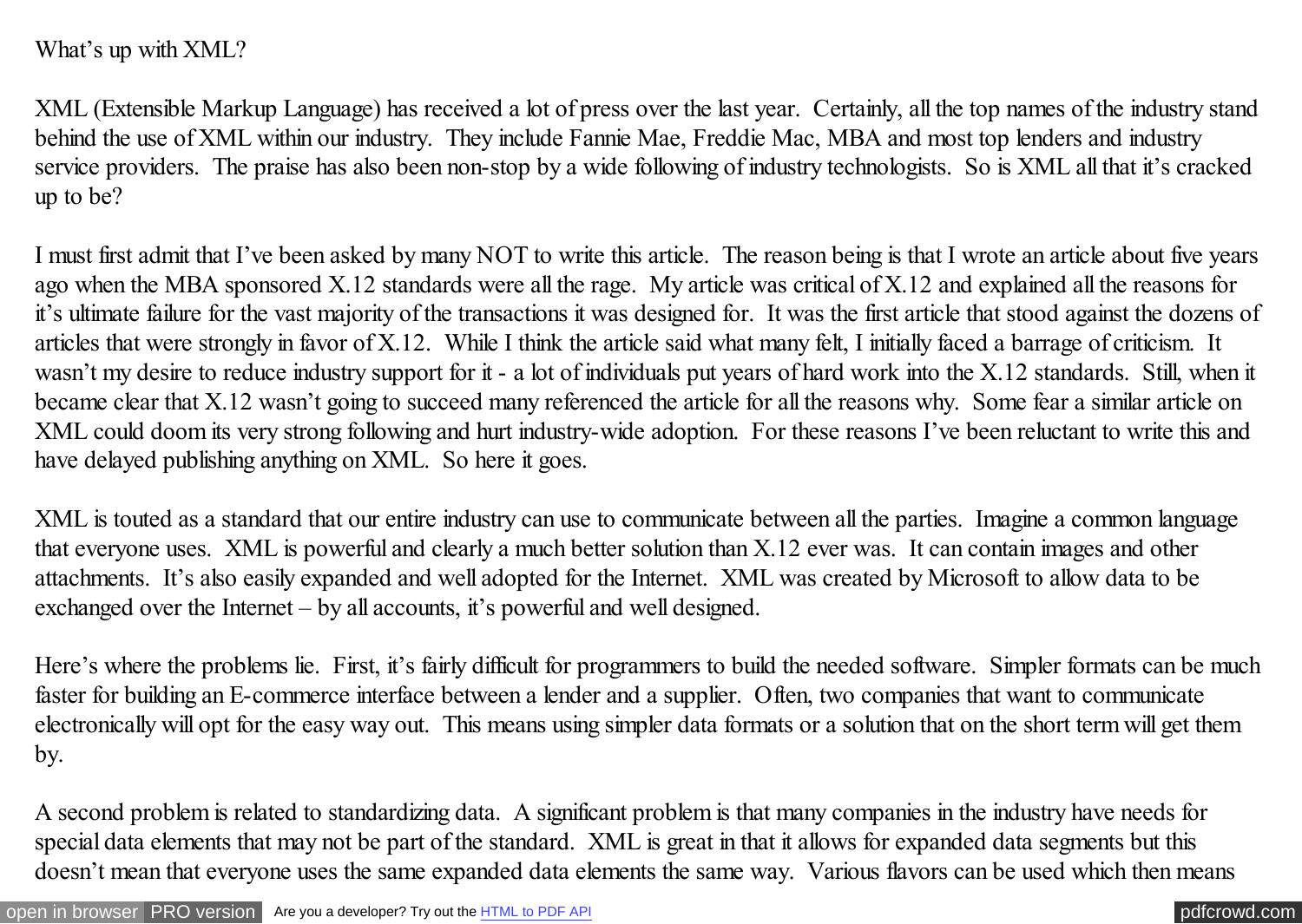standards become non-standard. Vendors also have their own needs that sometimes preclude using a standard. Further, some vendors may actually want a non-standard use of XML in order to differentiate themselves from their competition – they may want added features and data their competition doesn't offer. It's hoped that developers will stay with the standard portion and use the data extension features of XML for their proprietary needs.

Despite these issues, XML has many advantages that X.12 never offered. XML is far more powerful and is designed for the Internet. X.12 was created when the Internet didn't exist. Another major difference is that with X.12, all changes had to go through the ANSI governing body. This process took years and had to go through numerous committees in order to see a change made to a standard. Often, any needed changes wouldn't be done in time before the latest technology had gone mainstream. Thus programmers were forced to develop their own solutions. With XML, the MBA has chosen a small group called MISMO [\(www.mismo.org\)](http://www.mismo.org/) to oversee development and any changes. This group moves far faster than the governing bodies used for the X.12 standards.

Perhaps the most significant advantage has to do with the industry moving to the paperless loan. XML will be instrumental in this development and gives us all the power we need. Eventually, we'll see centralized storage of loan documents for all to access. Most likely, these will be in an XML format. Industry suppliers will retrieve and post documents to an electronic folder and will do so using the XML format.

I envision that unlike X.12, the industry will see widespread use of XML. However, it won't be used for all E-Commerce solutions. There are many other solutions that serve the needs of the transactions at hand. They are simpler, quicker to develop and meet the needs of the communicating parties. For example, both Genesis and Contour have developed proprietary solutions that allow their software to post any loan data to any web site with just a couple of hours of programming work. Such solutions work for the majority of today's E-Commerce needs and are extremely easy to implement. Still, as we move to the more advanced solutions, XML will become the preferred solution. Unlike X.12, XML will see increasing usage in the years to come and hopefully, we'll all enjoy some wonderful applications.

For all this, we owe a lot of thanks to individuals who have donated much of their time to help create these standards for the industry. Just a few of the dedicated people are David Barkley, Lisa Bolelli, Roger Gudobba, Todd Luhtanen, Dan McLaughlin, David Williams and there are many more.